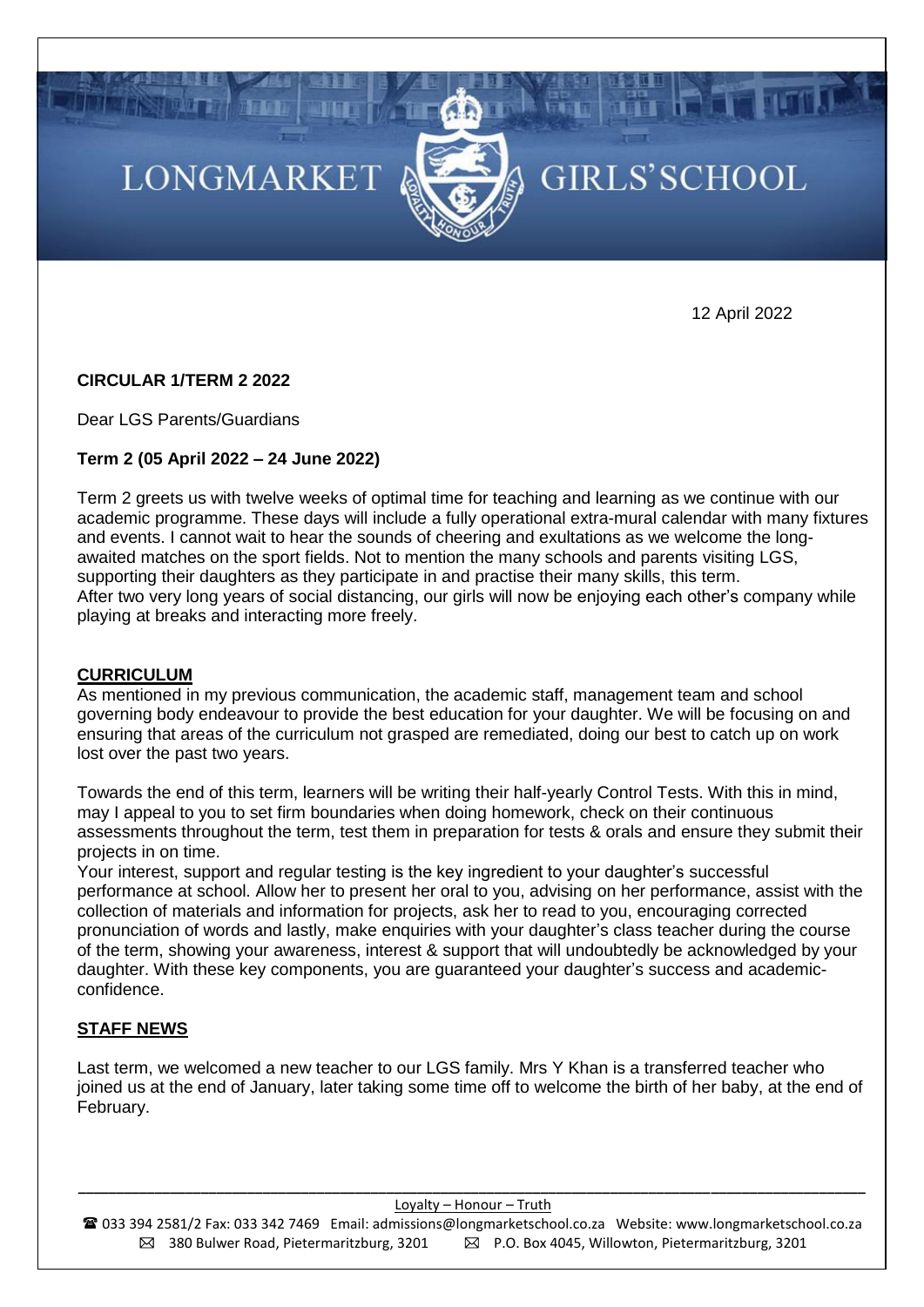May I also introduce to you the young gentlemen who have added such joy to our girls and staff this year. Babies; Drake Solomon, Daniel Gray, Phiwenhle Mtshali and Jordan Khan all blessed us with good health and very excited moms over the past term.

Sadly, we will be bidding farewell to Mrs L Money at the end of this term. After fourty-four years of dedicated service and thousands of girls passing through her hands, Mrs Money will be retiring to enjoy the comfort of her home with many adventures that follow in her new season.

# **ASCENSION DAY – May 26th**

Thursday the 26<sup>th</sup> of May is celebrated by many Christian families every year. Many staff members may apply for a day's religious observation leave and may not be attending school on that day. With the probability that the majority of staff will be away, parents/guardians will be requested to keep their daughters at home. School work will be provided for that day.

| <b>DATES</b>  | <b>PUBLIC HOLIDAY/ SCHOOL CLOSED</b> |
|---------------|--------------------------------------|
| 15 April 2022 | Good Friday                          |
| 18 April 2022 | <b>Family Day</b>                    |
| 27 April 2022 | Freedom Day                          |
| 1 May 2022    | Workers' Day                         |
| 2 May 2022    | <b>Workers' Day Observed</b>         |
| 26 May 2022   | <b>Ascension Day</b>                 |
| 16 June 2022  | Youth Day                            |
| 17 June 2022  | <b>Special School Holiday</b>        |

# **DATES TO REMEMBER**

# **FUNDRAISING/PROJECTS/DEVELOPMENTS**

Parents/Guardians, if it were not for your support in all our fundraising endeavours of the past year and term, we would not have been able to afford the purchase of laptops for grades 4 to 7 & projectors for grades 7 and 4. With your continued support, we are hoping to purchase laptops for grades 3-RR, along with the accompanying projectors, equipping our classrooms with teaching tools for researching. presentations and much more.

We are also very excited to be purchasing two Toyota Hiace Combies supplied by Bidvest McCarthy Toyota Edwin Swales who generously granted Longmarket School a discounted price.

As you have been observing, our maintenance team, led by Mr James have been making great progress with the new developments on the campus, especially the repairing of damaged structures, fencing, retaining walls and gardens caused by the hail storm in December 2021 and rain of late. We are grateful to have such a hard working maintenance manager who goes above and beyond to ensure our school is functioning and appealing to our learners and staff.

# **MONEY MATTERS**

May I plead with you, our parents/guardians to please pay your school fees timeously! We are a school fee paying school and solely dependent on your monthly payments for expenses, maintenance of the school resources and buildings as well as the payment of salaries.

School fees can only be paid by *cell phone banking*, *electronic transfer* or *stop-order*, NO cash for payments will be accepted by the school.

*\_\_\_\_\_\_\_\_\_\_\_\_\_\_\_\_\_\_\_\_\_\_\_\_\_\_\_\_\_\_\_\_\_\_\_\_\_\_\_\_\_\_\_\_\_\_\_\_\_\_\_\_\_\_\_\_\_\_\_\_\_\_\_\_\_\_\_\_\_\_\_\_\_\_\_\_\_\_\_\_\_\_\_\_\_\_\_\_\_\_\_\_\_\_\_\_\_\_\_\_\_\_* Loyalty – Honour – Truth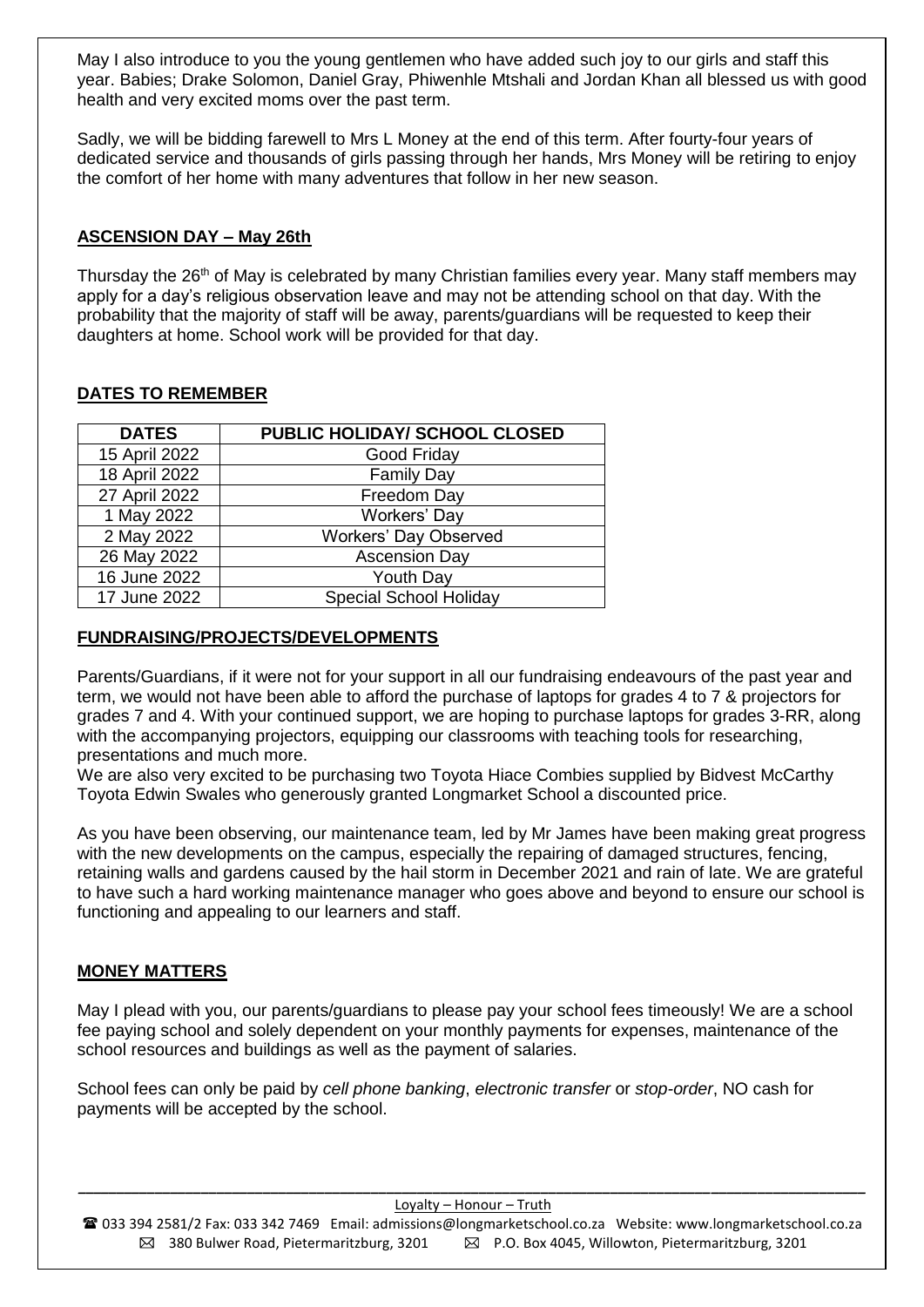# **FROM THE SPORTS DEPARTMENT**

# **Term 1 Extra – Curricular Activities:**

# **Swimming:**

We resumed our squad swimming training with the guidance of Odette Randelhoff and our sports department where the squad team participated in various galas. We were very proud to have come  $6<sup>th</sup>$  in the Interschool's C Gala that was held at Epworth. We held our Interhouse Gala on the 24 March 2022 which was a huge success and we would like to congratulate the winning house Ashton. All the swimmers did exceptionally well and a big thanks for the support of our parents.

# **Basketball:**

The learners showed a keen interest in basketball and enthusiastically participated in both practices and matches that we played against different schools. All the learners showed sportsmanship during the matches played against Pelham, Hayfields, Scottville and MCS. The coaches were proud of the progress and are looking forward to Basketball in Term 4.

# **Tennis:**

Tennis in Term 1 was a popular sport that the learners participated in and they displayed an open – minded approach to learning new skills. The team tennis learners played 2 matches against TWC and Athlone and improved their skills greatly by the end of Term 1. We are looking forward to the continuation of Tennis in Term 2 and even further improvement in skills.

# **Low Intensity:**

Low intensity formed part of our sport extra - curricular activities offered. Low Intensity encouraged the learners to focus on stretching, breathing and working on their core in order to work on their body strength as a whole.

# **Cultural Extra – Curricular:**

Chess, Art, Drama, Music and Computers were part of the cultural clubs offered in Term 1. The learners committed themselves to the various clubs. There was a variety of art and plays that were presented to their peers throughout the term and the learners enjoyed exploring their skills and discovering their strengths.

# **Term 2 Extra – Curricular Activities**:

This terms extra - curricular activities began on the 6 April 2022. We have a variety of activities on offer this term and are looking forward to seeing the participation and dedication of all the learners while discovering their strengths in each activity offered. We have a very busy term with fixtures against a variety of schools for both hockey, netball and chess. Please refer to the school calendar that has the dates and schools we will be playing against. The JP's will be having two hockey festivals this term and we are looking forward to having parents support their child/children's enthusiastic approach.

We would like to remind parents to ensure their child/children are dressed correctly as a representative of Longmarket Girls' School and encourage parents to support your child/children in the activities they have chosen this term. Please could I remind parents to fetch their child/children promptly after sport on their allocated days.

#### *\_\_\_\_\_\_\_\_\_\_\_\_\_\_\_\_\_\_\_\_\_\_\_\_\_\_\_\_\_\_\_\_\_\_\_\_\_\_\_\_\_\_\_\_\_\_\_\_\_\_\_\_\_\_\_\_\_\_\_\_\_\_\_\_\_\_\_\_\_\_\_\_\_\_\_\_\_\_\_\_\_\_\_\_\_\_\_\_\_\_\_\_\_\_\_\_\_\_\_\_\_\_* Loyalty – Honour – Truth

 033 394 2581/2 Fax: 033 342 7469 Email: [admissions@longmarketschool.co.za](mailto:admissions@longmarketschool.co.za) Website[: www.longmarketschool.co.za](http://www.longmarketschool.co.za/)  $\boxtimes$  380 Bulwer Road, Pietermaritzburg, 3201  $\boxtimes$  P.O. Box 4045, Willowton, Pietermaritzburg, 3201